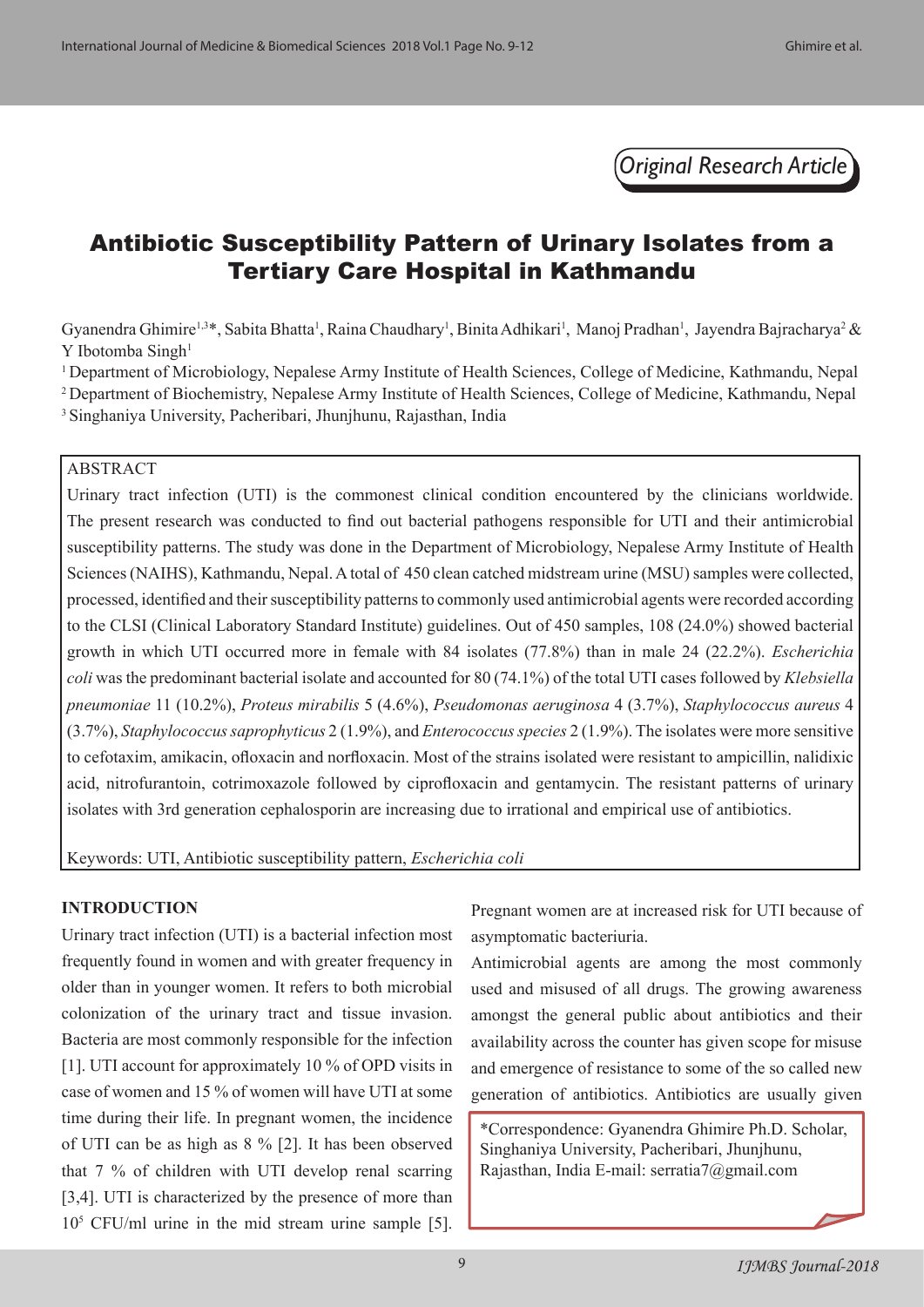empirically before the laboratory results of urine cultures are available. To ensure appropriate therapy, current knowledge of the organisms that cause UTI and their antibiotic susceptibility is mandatory [6].

If untreated, bacteriuria in pregnancy leads to either asymptomatic or symptomatic UTI. During pregnancy reduction in immunity encourages both commensal and non-commensal microorganisms, to increases the plasma volume and decrease the urine concentration and develop the glucosuria which encourages bacterial growth in the urine [7].

*Escherichia coli* remained the most common causative agent of uncomplicated UTI for many years with 75- 90% causes of UTI infection. *Klebsiella pneumoniae* accounts for second highest organisms. The other Gram negative pathogens causing UTI are *Proteus mirabilis* and *Pseudomonas aeruginosa*, however, Enterococci species and *Staphylococcus saprophyticus* are the most frequently encountered Gram positive bacteria in UTI [7,8].

To ensure appropriate therapy, current knowledge of the organisms that cause UTI and their antibiotic susceptibility testing is mandatory. Due to rising antibiotic resistance among uropathogens, it is important to have local hospital based knowledge of the organisms causing UTI and their antibiotic sensitivity patterns [8].

Hence the present study serves to know the prevalence of common pathogens and their antimicrobial susceptibility pattern in a tertiary care hospital.

### **METHODOLOGY**

This study was carried out in the department of Microbiology, Nepalese Army Institute of Health Sciences (NAIHS), Kathmandu, Nepal to isolate the UTI pathogens and determine their antibiotic susceptibility pattern. A total of 450 mid-stream urine (MSU) samples were collected randomly in a sterile, wide mouthed container from the patients who attended the hospital with a suspected case of UTI during the period of January 2014 to December 2014. Urine samples were collected before antibiotic therapy was started and processed according to the Clinical laboratory standard institute (CLSI) guidelines [9].

Samples showing more than  $10<sup>5</sup>$  CFU/ml of urine were considered as significant and were subjected to antibiotic susceptibility testing by Modified Kirby Bauer's disc

diffusion technique as recommended by CLSI guidelines [9,10]. The antibiotics used were amikacin, ampicillin, cefotaxime, ciprofloxacin, co-trimoxazole, gentamycin, nalidixic acid, nitrofurantoin, norfloxacin, ofloxacin

# **RESULTS**

(HiMedia, India).

Out of total 450 clean catched midstream urine (MSU) samples, 108 (24.0%) samples showed bacterial growth. In the present study UTI occurred more in females than in males, comprising  $84$  (77.8%) and 24 (22.2%) respectively (Table-1).

# **Table 1. Prevalence of UTI in different age and sex groups**

| Age group<br>(years) | Male           | Female | <b>Total</b><br>$(n = 108)$ | Percentage |  |
|----------------------|----------------|--------|-----------------------------|------------|--|
| $0 - 10$             | $\mathfrak{2}$ | 3      | 5                           | 3.7        |  |
| $11 - 20$            | $\theta$       | 7      | 7                           | 6.5        |  |
| $21 - 30$            | $\mathbf{0}$   | 21     | 21                          | 19.4       |  |
| $31 - 40$            | $\mathfrak{2}$ | 32     | 36                          | 33.3       |  |
| $41 - 50$            | 7              | 13     | 21                          | 19.4       |  |
| 51-60                | 13             | 8      | 19                          | 17.6       |  |
| Total                | 24             | 84     | 108                         |            |  |



**Figure 1: Prevelience of UTI in different age and sex group**

*Escherichia coli* was the commonest bacteria isolates 80 (74.1%), followed by *Klebsiella pneumonia* 11(10.2%), Proteus mirabilis 5 (4.6%) *Pseudomonas aeruginosa* 4 (3.7%), *Staphylococcus aureus* 4 (3.7%), *Staphylococcus saprophyticus* 2 (1.9%), and *Enterococcus species* 2 (1.9%). (Table -2)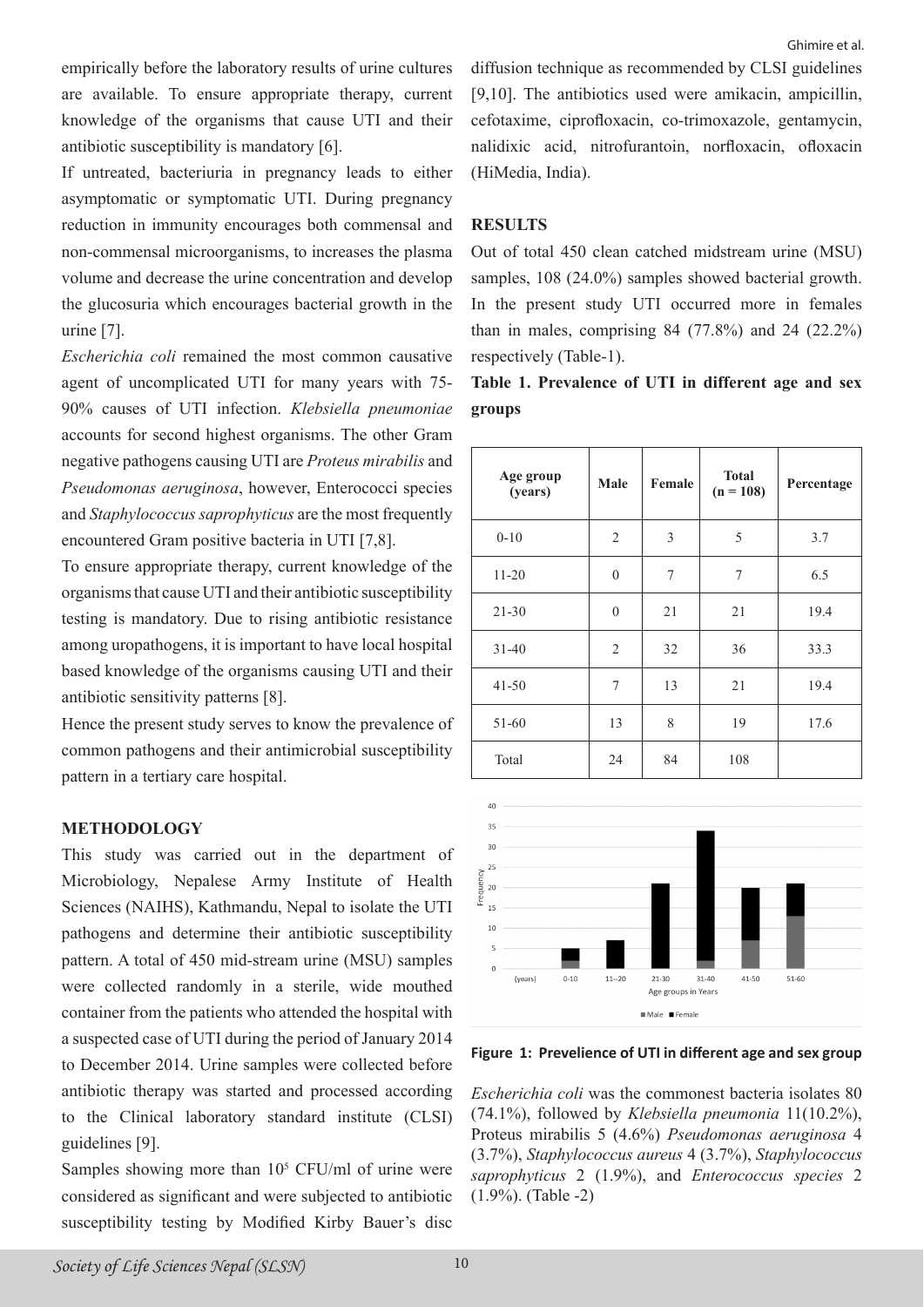#### Table 2. Bacterial isolates from UTI cases

| Organisms                    | Total isolates<br>$n = 108(24.0\%)$ |
|------------------------------|-------------------------------------|
| Escherichia coli             | $80(74.0\%)$                        |
| Klebsiella pneumoniae        | $11(10.2\%)$                        |
| <i>Proteus mirabilis</i>     | $5(4.6\%)$                          |
| Pseudomonas aeruginosa       | $4(3.7\%)$                          |
| Staphylococcus aureus        | $4(3.7\%)$                          |
| Staphylococcus saprophyticus | $2(1.9\%)$                          |
| <i>Enterococcus</i> species  | $2(1.9\%)$                          |

study UTI occurred more in females than in males. Of the 108 isolates obtained 84 (77.8%) were from females while 24 (22.2%) were from males.

The study showed that UTI is more common in females than males with a female to male ratio of 3.5:1. This is in agreement with other findings which stresses that UTI is more frequent in females than in males and this is presumably due to shorter and wider urethra. The anatomical proximity of the female urethral opening and vagina makes the former prone to trauma during sexual intercourse. Bacteria may also get easy access to urethra during pregnancy and child birth [16]. In general, UTI occur less frequently in men at all ages but the frequency increases with age. Among the males, 54.2% isolates were

**Table 3. Sensitivity patterns of isolated organisms to commonly used antibiotics**

| Antibiotics    | $Conc$ .(in | Zone of Inhibition<br>(mm) |           | E.coli         | Klepsiella | Proteus | Р.      | S.         | S.     | Enterococcus  |       |
|----------------|-------------|----------------------------|-----------|----------------|------------|---------|---------|------------|--------|---------------|-------|
|                | mcg/dics    | R                          |           | S              |            | spp.    | spp.    | aerugionsa | aureus | saprophyticus | spp.  |
| Ampicillin     | 10          | 13                         | 18        | 19             | 85.50      | 95.00   | 95.00   | 35.0       | 50.00  | 40.00         | 20.0  |
| Ciprofloxacin  | 5           | 15                         | 16-20     | 21             | 00.00      | 15.20   | 10.00   | 35.50      | 30.00  | 35.00         | 5.20  |
| Nalidixic acid | 30          | 13                         | 14-18     | 15             | 30.00      | 40.00   | 7.00    | 31.10      | 15.00  | 29.00         | 25.00 |
| Nitrofurantoin | 300         | 14                         | $15-16$   | $\overline{7}$ | 88.10      | 55.00   | 35.00   | 31.00      | 89.00  | ND            | 71.00 |
| Cotrimoxazole  | 25          | 10                         | $11 - 15$ | 16             | 35.00      | 50.00   | 07.00   | ND         | 28.00  | 20.0          | 10.0  |
| Amikacin       | 30          | 14                         | $15-16$   | 17             | 87.00      | 97.00   | 95.00.0 | 30.00      | 55.00  | 42.00         | 20.00 |
| Gentamycin     | 10          | 12                         | 13-14     | 15             | 65.00      | 72.00   | 28.0    | 30.00      | 65.00  | 35.00         | 50.00 |
| Norfloxacin    | 10          | 12                         | $13 - 16$ | 17             | 33.00      | 25.00   | 25.0    | 40.00      | 35.10  | ND            | 15.20 |
| Ofloxacin      | 5           | 12                         | $15 - 17$ | 18             | 35.00      | ND      | ND      | ND         | 49.00  | 45.50         | 09.10 |
| Cefotaxime     | 30          | 14                         | $15 - 22$ | 23             | 30.10      | 65.00   | 70.40   | 25.00      | 65.00  | 25.1.0        | 36.00 |

R= Resistance, I = Intermediate, S = Sensitive, ND = Not Done, *E = Escherichia, S = Staphylocuccus aurues*

Antibiotic sensitivity test was carried out on the basis of past experiences with type of organism and it's sensitivity. The isolates were more sensitive to cefotaxim, amikacin, ofloxacin and norfloxacin. Most of the strains isolated were resistant to ampicillin and nalidixic acid, nitrofurantoin, cotrimoxazole followed by ciprofloxacin and gentamycin. (Table-3).

The resistant pattern of urinary isolates with 3rd generation Cephalosporin are increasing due to irrational and repeated use of antibiotics.

# **DISCUSSION**

This study evaluated the causative agents of UTI and their antimicrobial susceptibility patterns in urine samples obtained from a tertiary care hospital of Kathmandu, Nepal. In our study the total growth positive rate (24.0%) was observed. Similar result was noted in a study done by Kumari et al with a prevalence of 25.7% [3]. The findings are slightly higher in comparison to the findings from Chhetri et al (21.8%) [11] and Raza S et al (19.7%) [12]. The result is much higher in comparison to the findings from Akram et al (10.8%) from India [13]. However, the findings are much less in comparison to the study conducted by Rai et al (37.4%) in Kathmandu, Nepal [14]. Almost similar observation was found in a study done by Rama Prasad et al in India [15]. In the present from more than 50-year age group. This may be due to variety of risk factors such as benign prostrate hypertrophy, diabetes, and use of urinary catheter [17].

In this study *E. coli* (74.1%) was the predominant bacterial pathogen followed by *Klebsiella species*, *Proteus species*  and others. This was similar to other studies. In contrast to these findings, one study from Aurangabad showed *Klebsiella* as the commonest isolate followed by *E. coli, P. aeruginosa* and *S. aureus*. This may be due to the fact that the *Klebsiella* is one of the most important organisms causing nosocomial infection [18].

The antimicrobial sensitivity and resistance pattern may differ from community to community and hospital to hospital. Present study showed high rate of resistance to Ciprofloxacin for *E. coli* which is one of the most recommended drug for the treatment of UTI. This study is similar to the study conducted by Kumari et al [3]. This indicates that there is haphazard use of ciprofloxacin due to lack of antibiotic policy and quinolones are comparatively cheaper than the western world and are easily available across the counters.

Current study showed higher rate of sensitivity towards aminoglycoside for *E. coli*, *Klebsiella species* and others. This study is reinforced by the study conducted by Mutate et al [19]. The study showed high degree of resistance to amipicillin, norfloxacin and co-trimoxazole.